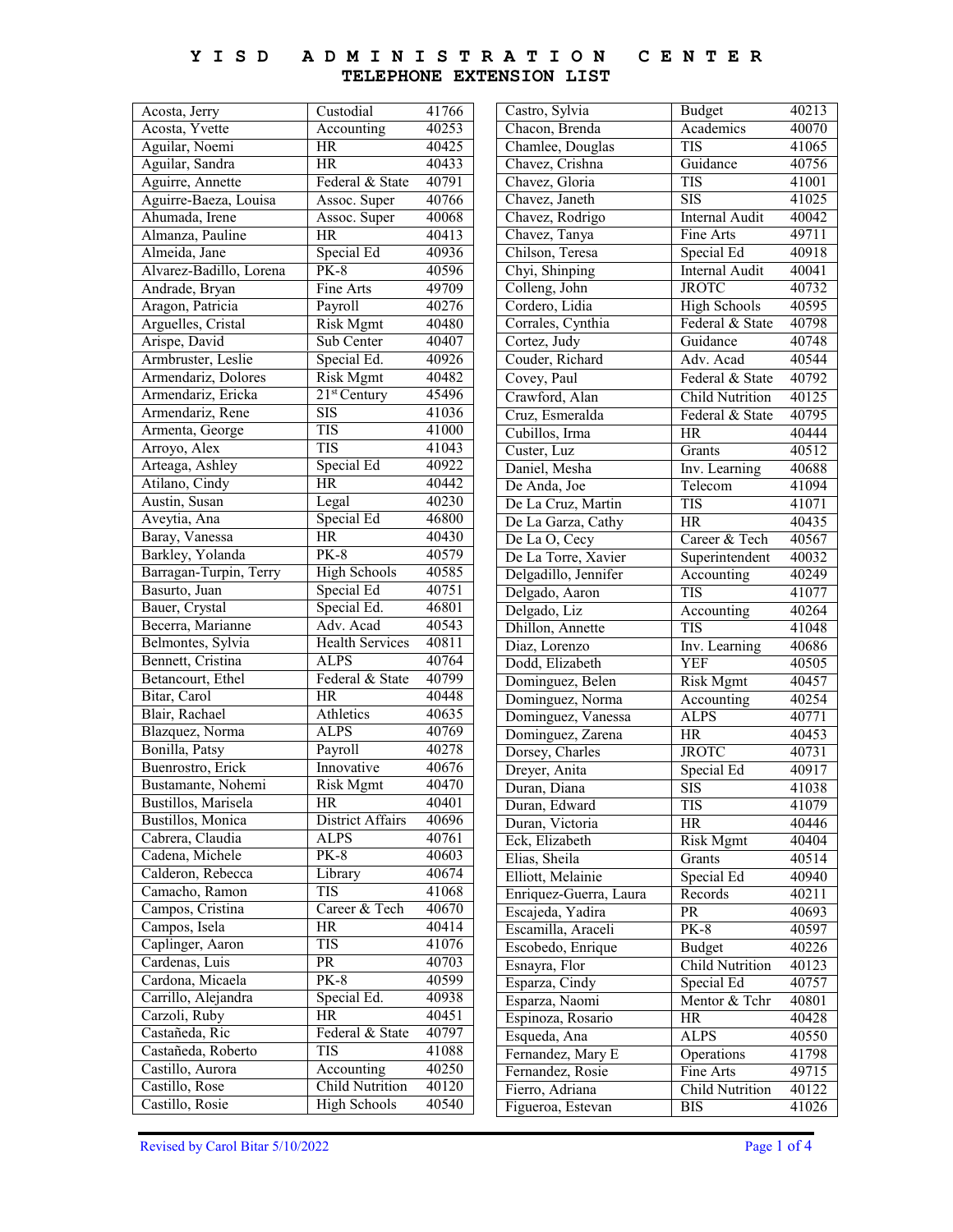#### **Y I S D A D M I N I S T R A T I O N TELEPHONE EXTENSION LIST C E N T E R**

Lopez, Argelia | Risk Mgmt 40474 Lopez, J. Blanca O. HR 40439 Lozano, Humberto BIS 41034 Lucero, Mario High Schools 40615 Luevano, Santiago TIS 41016 Luna, Eileen Accounting 40262 MacDonald, Teresa Telecom 41087 Macias, Jessica Academics 40071 Madrid, Jennifer Guidance 40755 Maldonado Jr, Filiberto TIS 41022 Marquez, Fernando | Career Tech 40668 Martinez, Amanda SIS 41041 Martinez, Bertha BIS 41089 Martinez, Claudia Library 40675 Martinez, Daniel PR 40698<br>
Martinez, Elva Budget 40223 Martinez, Elva Budget Martinez, Francisco | A.R.E.A 40721 Martinez, Hugo Career Tech 40548 Martinez, Virginia Special Ed 40745 Mata, Cheryl Accounting 40258 Mathewson, Monica Superintendent. 40032 Meacham, Margaret HR 40412 Medellin, Raul A.R.E.A. 40717 Medina, Cinthia Special Ed 40919 Medina, David Special Ed 40905 Mendez, Michael Risk Mgmt 40467<br>Mendoza, Jacqueline Special Ed 40914 Mendoza, Jacqueline Special Ed 40914<br>
Miller, Dennis HR 40437 Miller, Dennis<br>
Miner, Norma<br>
Hernal Audit Miner, Norma<br>
Internal Audit 40040 Molinar, Aida Mentor & Tchr 40802<br>Monroy, Travis ALPS 40762 Monroy, Travis Montelongo, Carlos | A.R.E.A. 40720 Montes-Bajek, Irma Dyslexia 40930 Mooy, Diana Student Svcs 40741<br>Moreno, Jessica Budget 40224 Moreno, Jessica Budget 40224<br>
Moreno, Lauri Guidance 40754 Moreno, Lauri Guidance Moreno, Raul Federal & State 40794 Moreno, Sylvia Special Ed 40744 Muñoz, Celina Guidance 40746 Muñoz, Helen Construction 40840<br>Nance, Katherine A.R.E.A. 40722 Nance, Katherine Navarro, Raul BIS 41033 Negrete, Grace Payroll 40272 Neubert, Cheryl PK-8 40587 Nino, Victor Construction 40094<br>Noriega, Diana A.R.E.A. 40715 Noriega, Diana A.R.E.A. 40715<br>Noriega, Sonia Athletics 40636 Noriega, Sonia Athletics Ochoa, Julieta PK-8 40586 Olivar, Rachael Accounting 40263 Olmos, Lorena TIS 41073 Ontiveros, Maria Budget 40221 Ontiveros, Terry HR 40423 Orozco, Zabrena HR 40403 Ortiz, Julio Special Ed 40924 Ortiz, Lissa TIS 41037<br>
Ortiz, Lizeth ALPS 40767 Ortiz, Lizeth Osuna, Norma Assoc. Super 40684 Figueroa, Gaby HR 40406<br>Figueroa, Monica Purchasing 40293 Figueroa, Monica Purchasing 40293<br>Flores, Fernie SIS 41035 Flores, Fernie SIS Flores, Frank Custodial 40162 Flores, Joe TIS 40194 Focht, Suzie Grants 40513 Garcia Cynthia SIS 41044 Garcia, Michele High Schools 40622<br>Garcia, Ray TIS 41074 Garcia, Ray TIS 41074 Garcia, Rebecca Internal Audit 40043 Garcia, Tracy PR 40697 Gaytan, Kathleen Special Ed 40945 Gee, James Athletics 40632 Gerlach, Christine Purchasing 40288 Gleason, Christine High Schools 40542 Glover, Dolores Accounting 40247 Goeldner, Josie District Affairs 40694 Gomez, Aaron TIS 41066 Gomez, Alberto TIS 41031 Gomez, Veronica HR 40411 Gonzalez, Alejandra HR 40438 Govea, Lourdes TIS 41017 Grajeda, Eduardo A. Construction 40844 Granillo, Donna Finance 40050 Guillen, Osvaldo BIS 41007 Gurrola, Patsy ALPS 40760 Gutierrez, Brandie Special Ed 40931<br>Gutierrez, Jiovana HR 40431 Gutierrez, Jiovana HR<br>GuzmanVillalobos, Angelica Adv. Acad. GuzmanVillalobos, Angelica | Adv. Acad. 40545 Haire, Greg Special Ed 40937 Hamad, Maissa Special Ed 40752 Harris, Pat Construction 40104 Haynie, Mary Finance 40201<br>Hernandez, Gaby Accounting 40257 Hernandez, Gaby Accounting Hernandez, Izel Assoc. Super 40062 Hernandez, Jessica Payroll 40274 Hernandez, Robert TIS 41075 Hernandez, Rosana Child Nutrition 40129 Hernandez, Terri A.R.E.A 40714 Herrera, Elea A.R.E.A 40718 Herrera, Veronica PK-8 40558 Ibarra, Joe High Schools 40584 Jacquez, Isaac TIS 41014<br>
Jatto, Priscilla PK-8 40581 Jatto, Priscilla PK-8 40581 Jimenez, Lory Recounting 40259 Judd, Dolores Purchasing 40295 Kennedy, Catherine Assoc. Super 40064 Laffler, Pat Fine Arts 49716 Lahrman, Craig HR 40443 Landeros, Ernie Risk Mgmt 40455 Lara, Laura Child Nutrition 40130 Leeper, Lynly Finance/Oper 40051 Lira, Alfonso TIS 41078 Livermore, Ron Emer Oper 40556 Lombardi, Kristina | A.R.E.A. 40712 Longley, Felicia Construction 40090 Longstreth, Gregory | Career & Tech 40660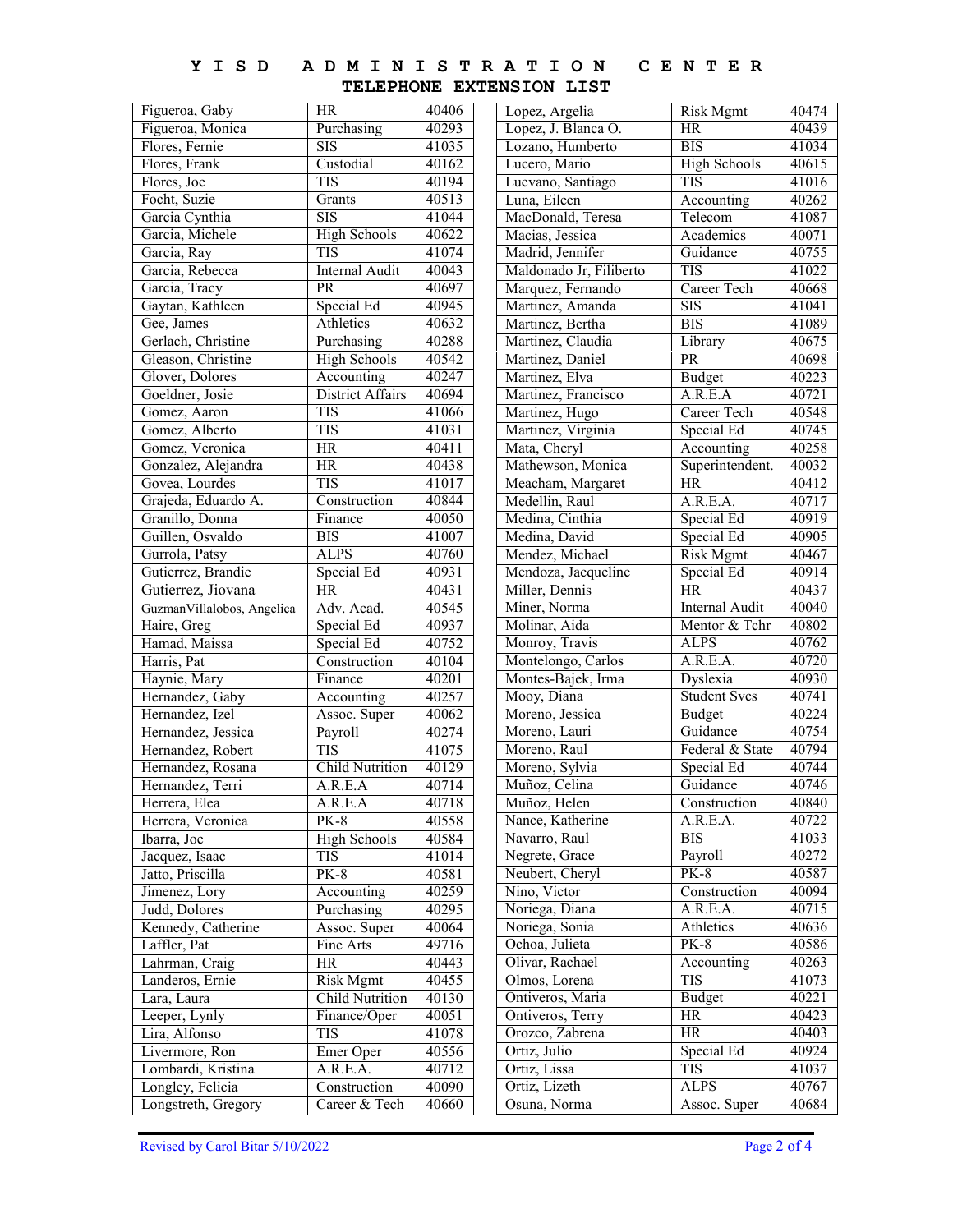#### **Y I S D A D M I N I S T R A T I O N TELEPHONE EXTENSION LIST C E N T E R**

| Pacheco, Kristin        | $21st$ Century         | 45490 | Santiago, Dolores        | District Affairs       | 40690 |
|-------------------------|------------------------|-------|--------------------------|------------------------|-------|
| Padilla, Sonia          | <b>SIS</b>             | 41032 | Seda, Carmen             | $PK-8$                 | 40613 |
| Palomares, Marielena    | <b>Child Nutrition</b> | 40124 | Segovia, Blanca          | $21st$ Century         | 45494 |
| Perez, Amy              | HR                     | 40436 | Segovia, Martin          | Athletics              | 40633 |
| Perez, Ben              | <b>TIS</b>             | 41069 | Serna, Cecilia           | $PK-8$                 | 40574 |
| Perez, Cecilia          | Dyslexia               | 40620 | Sias, Jessica            | <b>SIS</b>             | 41039 |
| Perez, Victor           | Guidance               | 40750 | Sievers, Christopher     | Construction           | 40091 |
| Pillatzki, Damian       | Career & Tech          | 40679 | Slape, Kevin             | Construction           | 40098 |
| Pineda, Sergio          | Library                | 40689 | Smallwood, Shelly        | Inv. Learning          | 40683 |
| Ponce, Sarah            | <b>ALPS</b>            | 40770 | Snyder, Larry            | Inv. Learning          | 40687 |
| Pritchard, Barbara      | <b>Risk Mgmt</b>       | 40468 | Solis, David C           | Acct & Payroll         | 40271 |
| Quintana, Olivia        | HR                     | 40453 | Solis, Judith            | Special Ed             | 40941 |
| Quintela, Lori          | <b>Risk Mgmt</b>       | 40472 | Solis, Pedro             | <b>Child Nutrition</b> | 40530 |
| Ramirez, Fernando       | Accounting             | 40269 | Soto, Jose               | <b>TIS</b>             | 41013 |
| Ramirez, Javier         | Custodial              | 40161 | Soto, Jose E             | <b>TIS</b>             | 41086 |
| Ramirez, Maria          | Special Ed             | 40920 | Studer, Christine        | Finance                | 40052 |
| Ramirez, Veronica       | <b>High Schools</b>    | 40549 | Subia, Perla             | $PK-8$                 | 40553 |
| Ramos, Erika            | Adv. Acad              | 40547 | Talavera, Jennifer       | $PK-8$                 | 40601 |
| Ramos, Monica           | Purchasing             | 40301 | Thoreson, Scott          | Fine Arts              | 49714 |
| Reed-Hulburt, Shay      | $PK-8$                 | 40593 | Torres, Robert           | <b>TIS</b>             | 41070 |
| Rendon, Silvia          | Assoc. Super           | 40065 | Torres, Sylvia           | <b>SIS</b>             | 41040 |
| Renteria, Nena          | Operations             | 41777 | Torres, Zandra           | Telecom                | 41085 |
| Reta, Roxanne           | Purchasing             | 40292 | Trujillo, Aubrae         | Accounting             | 40256 |
| Reyes, Alicia           | Purchasing             | 40294 | Tunderman, Gavin         | <b>ROTC</b>            | 40730 |
| Reyes, Gabriela         | Purchasing             | 40289 | Ulloa, Adam              | Fine Arts              | 49725 |
| Reyes, Hazael           | <b>TIS</b>             | 41067 | Vandeberg, Maria C       | Purchasing             | 40299 |
| Reyes, Jorge            | Fine Arts              | 49712 | Vanecek, Dulce           | Special Ed             | 40902 |
| Reyes, Juan             | <b>Child Nutrition</b> | 40121 | Vasquez, Darlene         | Finance                | 40849 |
| Reyes, Sandra           | Special Ed             | 40933 | Vasquez, James           | Assoc. Super           | 40066 |
| Reynolds, Priscilla     | Superintendent         | 40038 | Vasquez, Jessica         | <b>PK-8</b>            | 40554 |
| Rico, Mariana           | Assoc. Super           | 40067 | Vasquez, Monica          | Finance                | 40291 |
| Robles, Alicia          | <b>TIS</b>             | 41018 | Velasquez, Ashley        | Special Ed             | 40907 |
| Rocha, Gilbert          | Fine Arts              | 49731 | Veloz Lizardo, Priscilla | Special Ed             | 40900 |
| Rodriguez, Gilbert      | Accounting             | 40245 | Vidalez, Lupe            | Payroll                | 40275 |
| Rodriguez, Isabel       | Special Ed             | 40934 | Viera, Roland            | <b>Budget</b>          | 40225 |
| Rodriguez, Letty        | Inv. Learning          | 40671 | Vigil, Miguel            | <b>TIS</b>             | 41778 |
| Rodriguez, Mario        | Operations             | 41702 | Villa, Lourdes           | Operations             | 41791 |
| Rodriguez, Rachel       | HR                     | 40418 | Villa, Luis              | <b>Child Nutrition</b> | 40128 |
| Rodriguez, Sandra       | <b>TIS</b>             | 41052 | Villalobos, Lorraine     | Adv. Acad              | 40563 |
| Rojas, Eduardo          | Inv. Learning          | 40685 | Wall, Imelda             | Special Ed.            | 40939 |
| Rojas, Hugo             | Accounting             | 40265 | Yepez, Frances           | Construction           | 40106 |
| Romero, Eddie           | PR (Video)             | 40692 | Yepez, Yvonne            | Academics              | 40063 |
| Rubalcaba, Carmen       | <b>Student Svcs</b>    | 40743 | Zalace, Edith            | Payroll                | 40277 |
| Ruiz, Ida               | Health Services        | 40810 | Zarate, Rudy             | Athletics              | 40631 |
| Russell Garcia, Bobbi   | HR                     | 40415 |                          |                        |       |
| Saenz, Hector           | PR (Video)             | 40699 | <b>PRINT SHOP</b>        |                        |       |
| Saenz, Jacqueline       | Federal & State        | 40793 | Alvarez, Arturo          |                        | 40144 |
| Salaiz, Rosie           | Emer Oper              | 40560 | Fragoso, Lino            |                        | 40143 |
| Salazar, Glenda         | <b>Child Nutrition</b> | 40127 | Gomez, Hector            |                        | 40141 |
| Salazar, Megan          | YEF                    | 40504 | Simental, Danny          |                        | 40144 |
| Salazar-Morales, Marina | PR                     | 40695 | Turner, Robert           |                        | 40144 |
| Sanchez, Amy            | Internal Audit         | 40046 | Young, Yvette            |                        | 40140 |
| Sanchez, Angie          | Special Ed             | 40759 | <b>MAIL ROOM</b>         |                        | 40149 |
| Sanchez, Maria          | <b>AREA</b>            | 40710 |                          |                        |       |
| Sanchez, Joceline       | <b>TIS</b>             | 41011 |                          |                        |       |
| Sanchez, Michele        | Dyslexia               | 40587 | <b>SECURITY</b>          |                        |       |
| Sanchez, Rey            | Special Ed             | 46819 | Garcia, Sonia            |                        | 40190 |
|                         |                        |       |                          |                        |       |